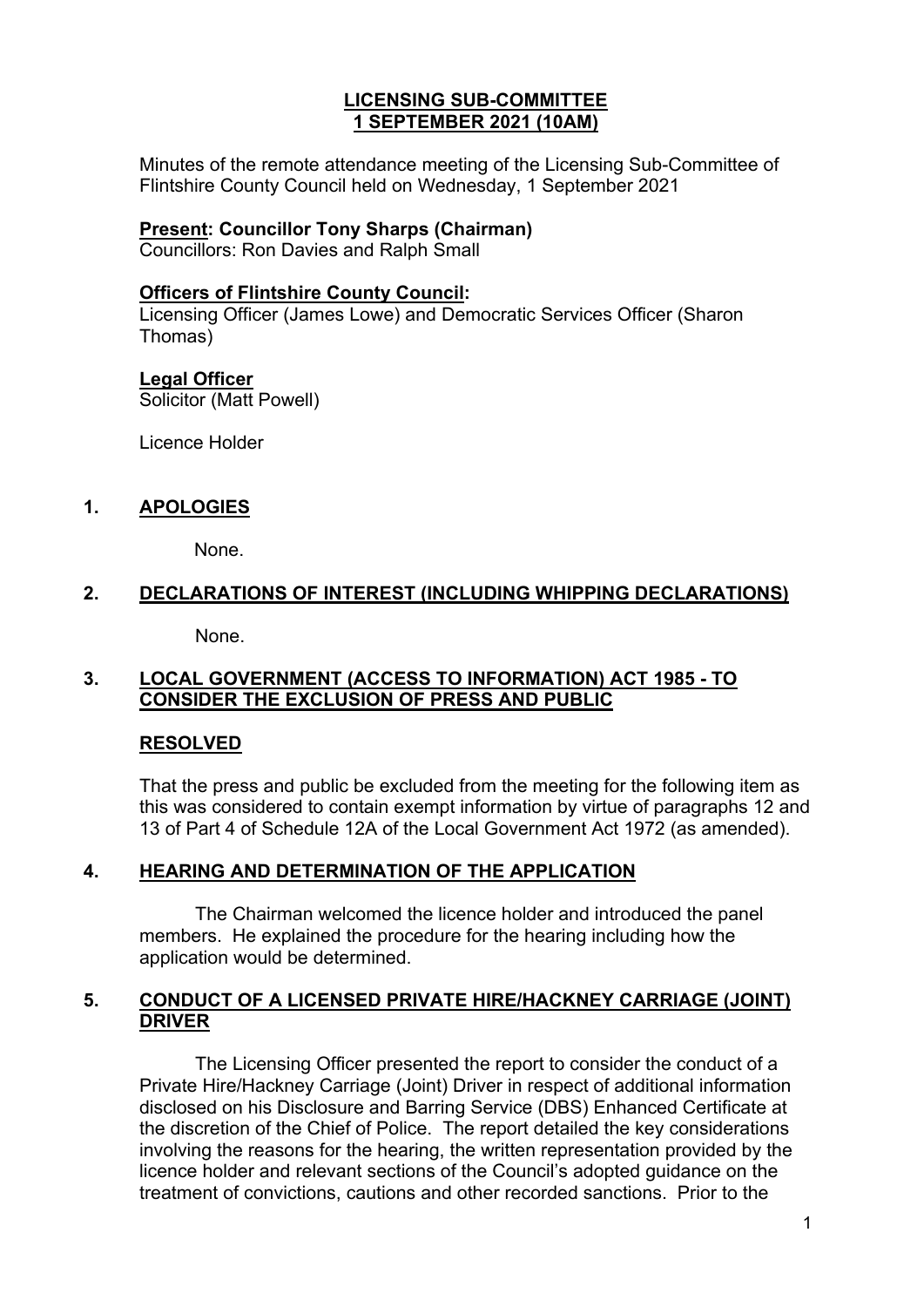meeting, the Licensing Officer had also shared with the panel a press article relating to the licence holder's conduct on a previous occasion.

In response to questions from the panel and Solicitor, the licence holder provided clarification on events leading up to his decision to initiate contact with the Police. The licence holder accepted that he had engaged in communications in an adult chat room but denied sending any videos or images and denied that the communications amounted to criminal conduct. The licence holder did not know who had complained to the Police or why they would do so. He was unable to explain why the messages were said to have included his telephone number although mentioned that such information may be in the public domain. He said that whilst he co-operated with the Police, he chose to give a "no comment" interview in accordance with advice from his Solicitor. The Police investigation of the allegations made against the licence holder concluded that no further action would be taken against him.

Following that outcome, the licence holder said that retention of the disclosure on his Enhanced Disclosure and Barring Service (DBS) form had caused him considerable distress. Whilst he accepted that the Licensing Authority could have regard to relevant information disclosed at the discretion of the Chief Constable, he reiterated that there were no charges, convictions or cautions arising from the Police investigation and was subject to ongoing legal challenge through his Solicitor. The licence holder explained the circumstances of the newspaper report and said that it did not relate to the information disclosed in the DBS.

When asked by the Chairman if he wished to make further representations, the licence holder thanked the panel for their consideration and urged them to take account of the facts; that the information had remained on his DBS form despite the outcome of the Police investigation. He spoke about his willingness to provide reassurance to the panel in order to move on from what had been a difficult period in his life.

When the Chairman was satisfied that all relevant questions had been raised, he asked that the licence holder and the Licensing Officer leave the meeting to enable the panel to reach a decision.

## **5.1 Determination of the Application**

In determining the application, the panel took into account all written and verbal representations together with the Council's Guidance on the Treatment of Convictions, Cautions, Criminal Charges or other recorded sanctions and the Statutory Disclosure Guidance. The panel considered the options available but noted representation had been made that there was ongoing legal challenge against the inclusion of the information disclosed by the Police. There was insufficient information to understand the nature of that challenge and the Sub-Committee determined to adjourn the meeting to allow further information to be provided by the licence holder and any that may be forthcoming from the Police.

The Licensing Officer and licence holder were invited to return so that the meeting could be reconvened.